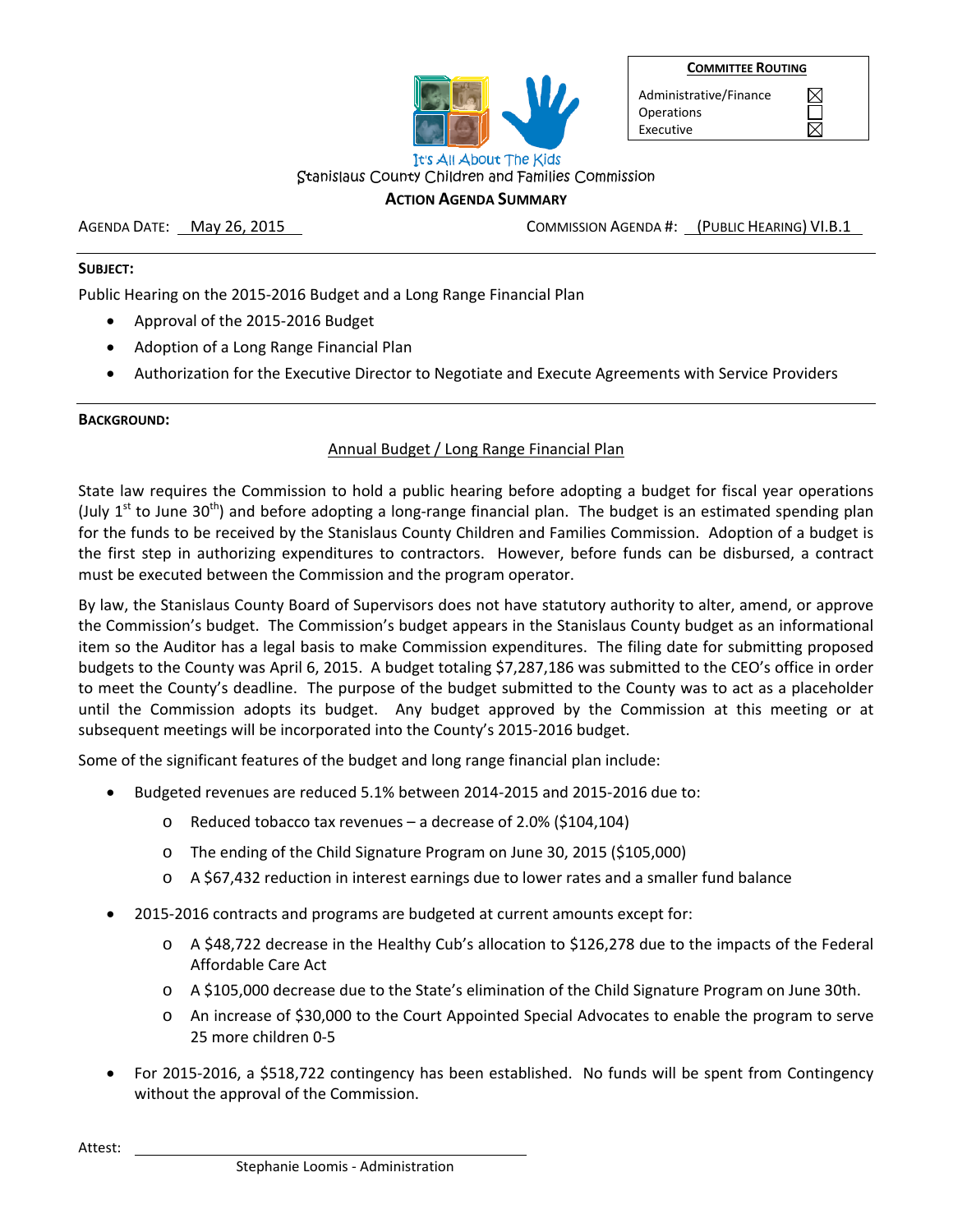- Staff salaries and benefits will increase 4% in 2015‐2016 due to 2% in salary restoration negotiated by the County and a .15 FTE increase for an underfilled position. In the long range financial projections, a 2% increase in salary costs is projected for future years.
- Costs for Brown and Armstrong to conduct the 2014‐2015 audit will remain at \$11,200.
- The State's revenue projections for Stanislaus County have been used in the long range financial plan.
- The long range financial plan assumes contractors will spend 95% of their allocations.
- The long range financial plan assumes a minimum reserve of six month's worth of operating costs.

The Administrative and Finance Committee met on May 11th to review and discuss this item. The Executive Committee met on May  $20<sup>th</sup>$  to review and discuss this item.

#### **STAFF RECOMMENDATIONS:**

- 1. Hear a presentation by staff.
- 2. Open the Public Hearing and receive comments.
- 3. Close the Public Hearing.
- 4. Approve the recommended budget of \$7,287,186 for fiscal year 2015-2016. (During the May 26th Commission meeting, there will be multiple motions to authorize the negotiation and execution of contracts in order to avoid potential conflicts of interest for commission members).
- 5. Adopt the financial projections for fiscal years 2016‐2017 through 2019‐2020 as the Commission's long range financial plan.
- 6. Authorize staff to submit the proposed budget for inclusion in the County budget.
- 7. Authorize the Executive Director to sign an \$11,200 agreement with Brown and Armstrong for audit services.
- 8. Direct staff to work with the Administrative and Finance committee to implement the budget.

## **FISCAL IMPACT:**

Approval of the recommended budget will establish a plan to spend \$7,287,186 to support Stanislaus County children 0‐5 in fiscal year 2015‐2016. Agreements and/or addendums between the Commission and program operators will be executed before funds are disbursed to program operators.

## **COMMISSION ACTION:**

| On motion of Commissioner (3) Seconded by Commissioner<br>and approved by the following vote:                                                                                                                                  |
|--------------------------------------------------------------------------------------------------------------------------------------------------------------------------------------------------------------------------------|
| Ayes: Commissioner(s): Note and the set of the set of the set of the set of the set of the set of the set of the set of the set of the set of the set of the set of the set of the set of the set of the set of the set of the |
|                                                                                                                                                                                                                                |
| Excused or Absent Commissioner(s): North Management Commissioner (s):                                                                                                                                                          |
|                                                                                                                                                                                                                                |
| Approved as recommended.<br>$1)$ and $2$                                                                                                                                                                                       |
| 2)<br>Denied.                                                                                                                                                                                                                  |
| 3)<br>Approved as amended.                                                                                                                                                                                                     |
| Motion:                                                                                                                                                                                                                        |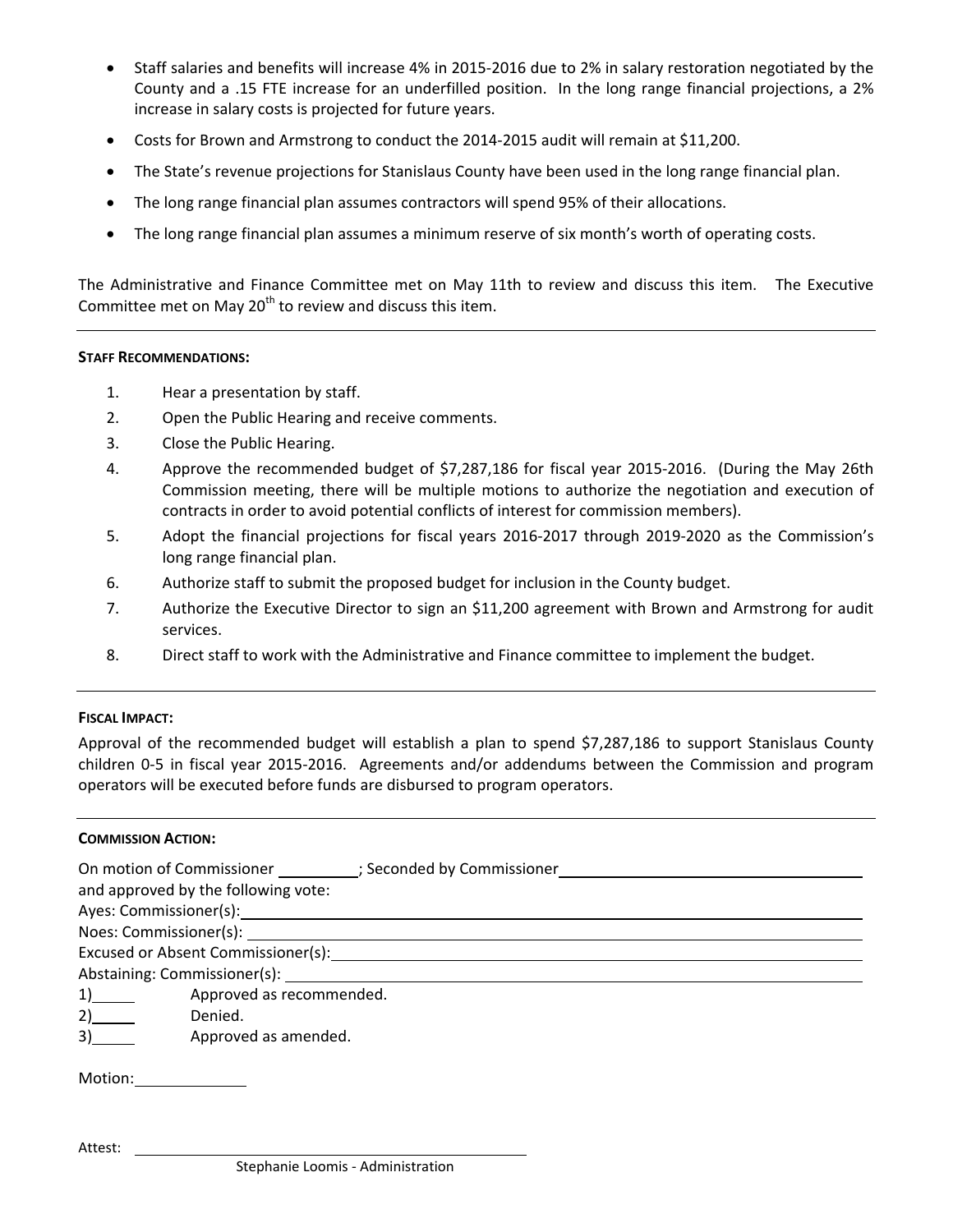|    | <b>STANISLAUS COUNTY CHILDREN &amp; FAMILIES COMMISSION</b>   |                           |                       |         |                    |                          |                       |                           |                   |                           |                   |                         |                   |      |                   |                           |                   |
|----|---------------------------------------------------------------|---------------------------|-----------------------|---------|--------------------|--------------------------|-----------------------|---------------------------|-------------------|---------------------------|-------------------|-------------------------|-------------------|------|-------------------|---------------------------|-------------------|
|    | LONG RANGE FINANCIAL PLAN - FY 2015/2016 through FY 2019/2020 |                           |                       |         |                    |                          |                       |                           |                   |                           |                   |                         |                   |      |                   |                           |                   |
|    |                                                               |                           | FY 14/15              |         | FY 14/15           |                          | FY 15/16              |                           | FY 15/16          |                           | FY 16/17          |                         | FY 17/18          |      | FY 18/19          |                           | FY 19/20          |
|    |                                                               |                           | <b>Budget</b>         |         | <b>Estimate</b>    |                          | <b>Budget</b>         |                           | <b>Projection</b> |                           | <b>Projection</b> |                         | <b>Projection</b> |      | <b>Projection</b> |                           | <b>Projection</b> |
|    | <b>Beginning Fund Balance</b>                                 |                           | \$11,711,750          |         | \$11,792,222       |                          | \$10,602,612          |                           | \$10,602,612      | \$                        | 9,302,125         |                         | \$7,852,853       | -\$  | 6,290,791         | \$                        | 4,604,494         |
|    | <b>REVENUE</b>                                                |                           |                       |         |                    |                          |                       |                           |                   |                           |                   |                         |                   |      |                   |                           |                   |
|    | Interest                                                      | \$                        | $152,253$ \$          |         | $100,000$ \$       |                          | 84,821                | \$                        | $84,821$ \$       |                           | $74,417$ \$       |                         | $62,823$ \$       |      | $50,326$ \$       |                           | 36,836            |
|    | Tobacco Tax (Prop 10)                                         | \$                        | $5,198,816$ \$        |         | 5,200,000          | $\overline{\mathcal{S}}$ | 5,094,712             | \$                        | 5,094,712         | $\boldsymbol{\mathsf{S}}$ | 4,996,742         | \$                      | 4,908,843         | -\$  | 4,810,666         | $\mathfrak{S}$            | 4,714,453         |
|    | Child Signature Program                                       | \$                        |                       |         | $110,000$ \$       |                          |                       | \$                        |                   | \$                        |                   | \$                      |                   |      |                   |                           |                   |
|    | SMIF/Misc.                                                    | \$                        |                       | $-1$ \$ | $64$ \$            |                          |                       | \$                        |                   |                           |                   |                         |                   |      |                   |                           |                   |
|    | 6 TOTAL REVENUE                                               | $\mathbf{s}$              | 5,456,069             | -\$     | 5,410,064          | \$                       | 5,179,533             | <b>S</b>                  | 5,179,533         | <b>S</b>                  | 5,071,159         | $\mathbf{\$}$           | 4,971,666         | - \$ | 4,860,992         | \$.                       | 4,751,289         |
|    | <b>EXPENDITURES</b>                                           |                           |                       |         |                    |                          |                       |                           |                   |                           |                   |                         |                   |      |                   |                           |                   |
|    | Program                                                       |                           |                       |         |                    |                          |                       |                           |                   |                           |                   |                         |                   |      |                   |                           |                   |
|    | Contracts/Programs                                            | \$                        | 6,234,924 \ \$        |         | 6,021,254          | $\sqrt{3}$               | 6,111,202             | \$                        | 5,805,642         | -\$                       | 5,805,642         | -\$                     | $5,805,642$ \$    |      | 5,805,642         | \$                        | 5,805,642         |
|    | <b>Contract Adjustments (TBD)</b>                             | \$                        | 633,500 $\frac{1}{3}$ |         |                    | $\mathcal{S}$            | $518,722$ \$          |                           | $50,000$ \$       |                           | $50,000$ \ \$     |                         | $50,000$ \ \$     |      | 50,000            | \$                        | 50,000            |
| 10 | <b>Salaries &amp; Benefits</b>                                | \$                        | $151,546$ \$          |         | 148,574            | $\sqrt{2}$               | $155,639$ \$          |                           | 155,639           | \$                        | 158,752           | $\vert$ \$              | $161,927$ \$      |      | 165,165           | \$                        | 168,469           |
| 11 | Services & Supplies                                           | \$                        | $22,321$ \$           |         | 23,123             | $\vert$ \$               | 31,461                | \$                        | 29,888            | $\boldsymbol{\mathsf{S}}$ | $30,486$ \$       |                         | $31,096$ \$       |      | 31,718            | $\sqrt[6]{2}$             | 32,352            |
| 12 | <b>County Cap Charges</b>                                     | \$                        | $11,911$ \$           |         | $9,484$ \$         |                          | 7,934                 | $\sqrt[6]{3}$             | $7,934$ \$        |                           | $8,093$ \$        |                         | $8,255$ \$        |      | 8,420             | \$                        | 8,588             |
|    | 13 Total Expenditures - Program                               |                           | 7,054,202             |         | 6,202,434          | <b>S</b>                 | 6,824,959             |                           | 6,049,103         |                           | 6,052,973         |                         | 6,056,919         |      | 6,060,945         |                           | 6,065,051         |
|    |                                                               |                           |                       |         |                    |                          | <b>Evaluation</b>     |                           |                   |                           |                   |                         |                   |      |                   |                           |                   |
| 14 | <b>Salaries &amp; Benefits</b>                                | \$                        | 62,802 \$             |         | $18,572$ \$        |                          | 62,436                | $\boldsymbol{\mathsf{S}}$ | 62,436            | $\frac{1}{2}$             | 63,684            | $\sqrt[6]{\frac{1}{2}}$ | $64,958$ \$       |      | 66,257            | $\boldsymbol{\mathsf{S}}$ | 67,582            |
| 15 | Services & Supplies                                           | \$                        | $8,004$ \$            |         | $1,883$ \$         |                          |                       |                           | $9,185$ \$        |                           | $9,369$ \$        |                         | $9,556$ \ \$      |      | 9,747             | $\mathfrak{s}$            | 9,942             |
| 16 | County Cap Charges                                            | $\boldsymbol{\mathsf{S}}$ | $4,936$ \$            |         | $1,185$ \$         |                          | 744                   | \$                        | $744$ \\$         |                           | 759 \$            |                         | $774$ \\$         |      | 789               | $\mathfrak{s}$            | 805               |
|    | <b>17 Total Expenditures - Evaluation</b>                     | $\mathbf{s}$              | $75,742$ \$           |         | $21,640$ \$        |                          | 72,848                | $\mathsf{I}$ s            | $72,364$ \$       |                           | $73,812$ \$       |                         | $75,288$ \$       |      | 76,794            | $\mathbf{s}$              | 78,329            |
|    |                                                               |                           |                       |         |                    |                          | <b>Administration</b> |                           |                   |                           |                   |                         |                   |      |                   |                           |                   |
| 18 | Salaries & Benefits                                           | \$                        | $288,804$ \$          |         | 297,148            | \$                       | 304,251               | $\sqrt[6]{3}$             | $276,874$ \$      |                           | $310,336$ \$      |                         | $316,543$ \$      |      | $322,874$ \$      |                           | 329,331           |
| 19 | Services & Supplies                                           | \$                        | $48,637$ \$           |         | 59,486             | $\sqrt{3}$               | $69,012$ \$           |                           | $65,562$ \$       |                           | $66,873$ \$       |                         | $68,210$ \$       |      | $69,575$ \$       |                           | 70,966            |
| 20 | <b>County Cap Charges</b>                                     | \$                        | $22,698$ \$           |         | $18,967$ \$        |                          | $16, 116$ \$          |                           | $16,116$ \$       |                           | $16,438$ \$       |                         | $16,767$ \$       |      | $17,103$ \$       |                           | 17,445            |
|    | 21 Total Expenditures - Administration                        |                           | 360,140               | - \$    | 375,600            | S.                       | 389,380               |                           | 358,552           |                           | 393,648           | - \$                    | 401,520           | - \$ | 409,551           | - \$                      | 417,742           |
|    | 22 Total Expenditures                                         | \$                        | 7,490,083             | \$      | 6,599,674          | \$                       | 7,287,186             | Ŝ.                        | 6,480,020         | \$                        | 6,520,432         | \$                      | 6,533,727         | -\$  | 6,547,289         | \$                        | 6,561,122         |
|    | 23 NET INCREASE (DECREASE) TO FUND BALANCE                    | \$                        | $(2,034,015)$ \$      |         | $(1, 189, 610)$ \$ |                          | $(2,107,653)$ \$      |                           | $(1,300,487)$ \$  |                           | (1,449,273)       | Ŝ.                      | $(1,562,062)$ \$  |      | (1,686,297)       | \$                        | (1,809,833)       |
|    | <b>24 ENDING FUND BALANCE</b>                                 | S.                        | 9,677,735             | S.      | 10,602,612         |                          | 8,494,959             |                           | 9,302,125         |                           | 7,852,853         |                         | 6,290,791         |      | 4,604,494         |                           | 2,794,661         |

Proposed budget as of 5/19/15